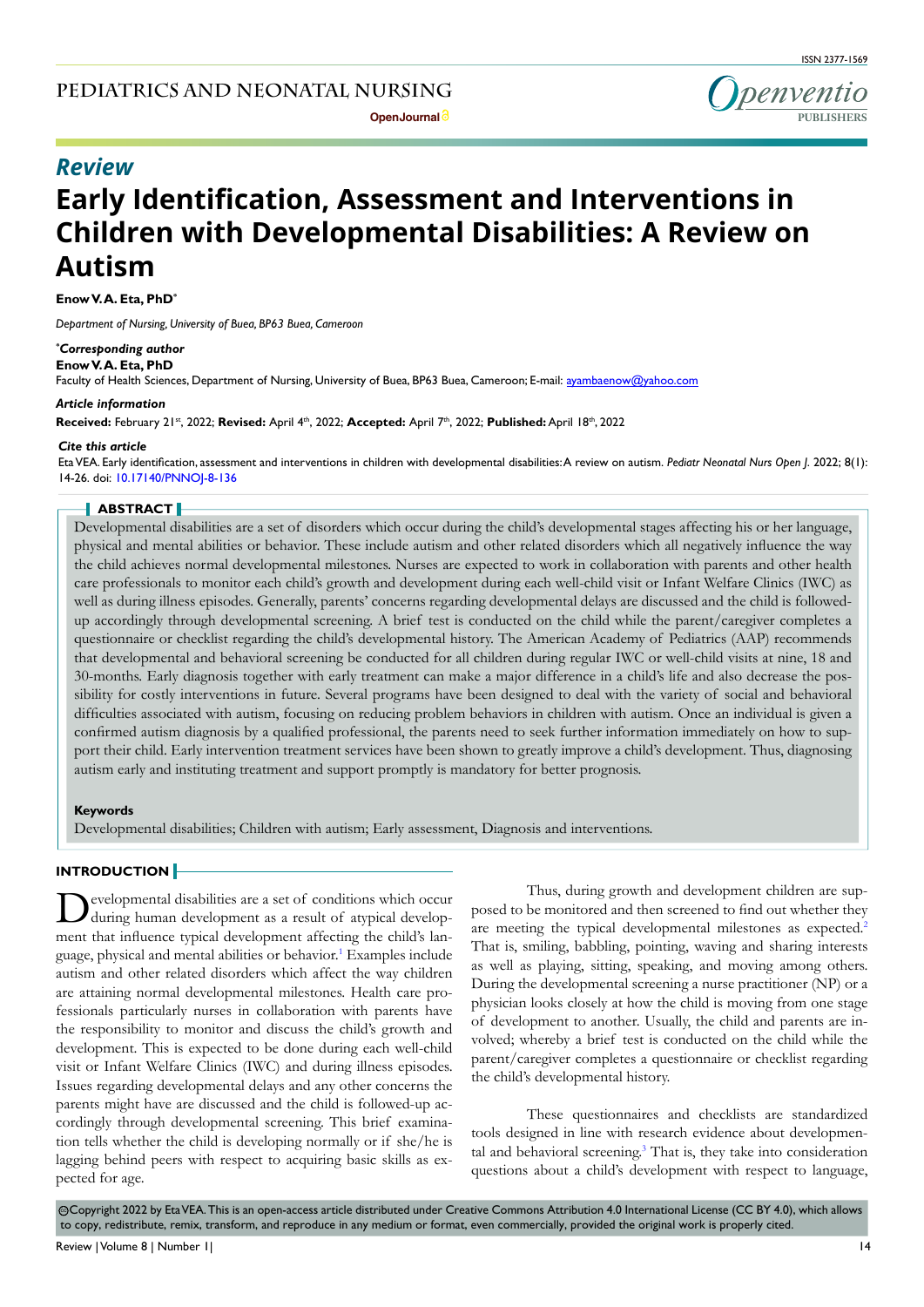movement, thinking, behavior, and emotions. Developmental screening can also be done by other experts in the healthcare settings as well as in early childhood education, school or community settings. It is worth stating that developmental monitoring is done on a regular basis during the IWC while developmental screening is more formal and is usually performed whenever the child's parents or the physician has a concern (Appendix A).

However, the American Academy of Pediatrics (AAP) recommends that developmental and behavioral screening be conducted for all children during regular IWC or well-child visits at nine, 18 and 30-months. Again, AAP recommends that screening specifically for autism spectrum disorders (ASD) be done for all children at 18 and 24-months during regular well-child visits.<sup>4</sup> If after the screening an area of concern is identified, an official developmental evaluation may be required. This further assessment is conducted in collaboration with other experts to take an in-depth look to identify any deficits or delays so that diagnosis can be made as early as possible and treatment instituted immediately.

Early diagnosis together with early treatment can make a major difference in a child's life and also decrease the possibility for costly interventions in future. It is worth saying that in this paper evaluation and assessment are used interchangeably. This paper sought to:

1. Evaluate and diagnose young children with developmental disabilities particularly autism from an interdisciplinary perspective.

2. Identify and critically examine risk factors and early warning signs of atypical development.

3. Critically examine common assessments and diagnostic approaches such as the diagnostic and statistical manual of mental disorders fourth edition (DSM-IV), International Classification of Diseases-10 (ICD-10), used to identify developmental delays in various fields.

4. Examine different modalities of interventions typical of individuals with developmental disabilities, particularly autism.

5. Explore advances in intervention for children with developmental disabilities.

6. Critically examine factors that contribute to treatment success.

# **AN INTERDISCIPLINARY PERSPECTIVE IN THE EVALUATION AND DIAGNOSIS OF YOUNG CHILDREN WITH DEVELOPMENTAL DISABILITIES PARTICULARLY AUTISM**

It is worthy of note that a brief screening test does not usually provide a diagnosis of developmental disabilities. However, it tells whether a child is developing normally or if a specialist should conduct a detailed assessment.<sup>[5](#page-10-1)</sup> A formal developmental evaluation is then required, if the screening test suggests an atypical development. This formal assessment gives a critical look at the child's development, typically conducted by a team of well-trained experts. That is, a pediatrician, developmental pediatrician, pathologist, speech-language pathologist, occupational therapist and child psychologist among others (Appendix B). The experts are expected to observe the child, administer a structured test, pose questions to the parents/caregivers and/or request them to complete a checklist or questionnaire.<sup>[6](#page-10-2)</sup> The outcomes of this formal assessment will tell if the child requires special therapies or early intervention services or both.

nenventic

It is very important for developmental evaluation to be carried out because many children with developmental delays or behavior concerns are not identified early as required. Thus, by the time they are diagnosed in school, significant delays might have occurred and they must have missed opportunities for treatment. Hence, assessing children for the diagnosis of autism and other related disorders is very vital if these children are expected to do well in educational and other social settings.<sup>[4](#page-10-0)</sup> The following section explains how assessment and diagnosis for autism is made.

#### **Evaluation and Diagnosis of Autism**

As mentioned earlier regular developmental monitoring and screening are very necessary for all children during well-child visits, and if there are concerns regarding the child's development an evaluation is done to diagnose the condition as soon as possible. Therefore, it is mandatory to discuss how a child can be evaluated and diagnosed with autism. Developmental and behavioral screening are performed to identify and establish the need for a specific intervention and further standardized testing. If the screening indicates the need, the evaluation is conducted by different specialists using a number of specialized assessment tools to assess a mixture of specific behaviors.<sup>[5](#page-10-1)</sup> Physicians, pediatricians, developmental pediatricians, NPs and psychiatrists who diagnosis autism are usually well trained specifically for this purpose. This combination of experts helps to provide multi-disciplinary diagnostic assessments fast enough and suggests appropriate services.<sup>[6](#page-10-2)</sup> The subsequent subsections highlight what is done before, during and after an autism diagnostic assessment.

#### **Before the Assessment**

Before commencing the evaluation one of the experts, usually the physician asks a few questions regarding the child's development and behavior. He/she may want to know how often the child behaves in a certain way and when this behavior was first manifested. Also, when and how the child reached certain developmental milestones should be made known, the family's medical history and why the parents decided to seek help or whether they were referred is also needed and all documented.<sup>[5](#page-10-1)</sup> Generally,<sup>5</sup> the number of professionals to participate in the assessment is determined based on the child's unique needs and reason(s) for referral (that is whether speech, medical and/or behavioral challenges among others).

#### **During the Assessment**

Generally, diagnostic testing for autism includes a variety of developmental assessments, physical and neuro-developmental examinations and parent interview. During the diagnostic assessment, the child's parents/caregivers will be required to give information to the clinician regarding their child, including his/her medical history. Also, the child will be observed then reports and previous assessments findings about the child as well as information from school or childcare provider (if available) will be reviewed.<sup>[6](#page-10-2)</sup> Again,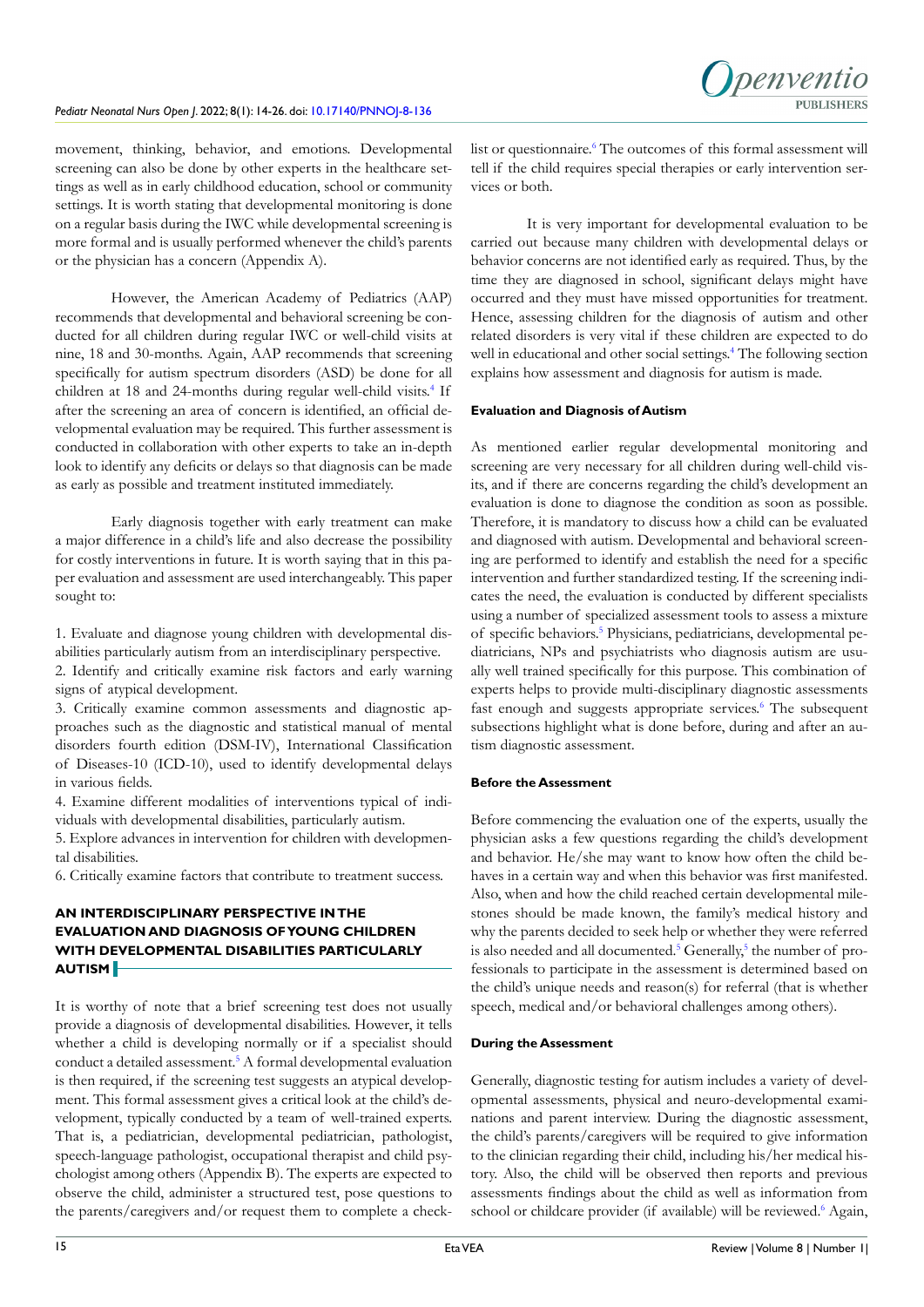laboratory tests and X-rays may be requested. Furthermore, formal professional assessment tools and criteria is used by qualified and trained professionals to establish a diagnosis. Finally, the diagnostic criteria for ASD as stated in the fifth edition of the DSM will be used to confirm diagnosis and level of severity.

It should be noted that in most countries, only physicians or psychologists are certified to diagnose autism.[7](#page-10-3) However, in some societies, NPs who are properly trained may also make autism diagnosis.

In order to diagnose autism early, the NP evaluates all children during well-child visits to identify children at risk for ASD. For every child he/she is expected to:

1. Review the developmental history for risk factors such as polyhydramnios, prematurity, low birth weight, prenatal infections with fever, advanced maternal and paternal age, large discrepancy between maternal and paternal age, among others. and less than 18-months between deliveries.

2. Review family history to find out if there are siblings with ASD or close relatives with developmental or psychiatric diagnoses.

3. Interview parents/caregivers about developmental concerns, observe the child and conduct standardized developmental screen-ing<sup>[8](#page-10-4)</sup> using recommended screening tools.

4. Refer children who screen positive for atypical or delayed development for a more detailed evaluation.

In addition, the NP should assess each child and determine whether they are achieving developmental milestones as required, particularly "joint attention" which the child should start displaying by the age of nine months.<sup>[9](#page-10-5)</sup> Joint attention is the ability of the child to share another person's interest, usually the mother or draws the mother's attention to his/her focus/object of interest. That is, the child follows the mother's gaze to look at the object she is looking at, and looks back at her with shared effect, or looks at an object and then gaze at his or her mother and the object repeatedly to draw her attention to his/her object of interest. The lack of joint attention is a major Red Flag for autism. Other milestones to look for include social smile, response to name and gesture to request needs at two, nine and fifteen months respectively (see the next major section for details). During each well-child visit the NP elicits and assesses how well the child is attaining developmental milestones. For instance, the NP smiles at a two months old child, looks whether the child smiles back and calls the name of a nine months old child from behind and observes if the child will respond, as well as giving an 18-months old child a doll and a comb to comb the doll's hair while observing the child's action, among others.

Generally, a team-based approach led by a primary care provider, paediatric specialist, or clinical child psychologist trained to diagnose ASD is recommended to confirm an autism diagnosis.

## **After the Assessment**

At the end of the assessment a written diagnostic report containing the full name of the child, date of birth, date of the assessment and a statement clearly stating the conclusion of the evaluation is

signed by the professional (including name and credentials) and handed to the parents. The conclusion should spell out clearly whether or not the child meets the diagnostic criteria for ASD. In addition, the report may contain the name of the clinic and location, the kinds of diagnostic tools used during the assessment, any other diagnoses made and the child's level of capability and performance. Furthermore, suggestions concerning treatment and other possible steps to take in future are given.<sup>[5](#page-10-1)</sup> It is important to note that this information summarizes the child's assessment findings and diagnosis which is very vital in planning the child's treatment program. Again, the report may also include referrals to other specialists for cognitive or academic testing if needed.

Once an individual is given a confirmed autism diagnosis by a qualified professional, the parents/caregivers need to seek further information immediately on how to support their child. Early intervention treatment services have been shown to greatly improve a child's development as these therapies help children from birth through three-years of age (36-months) to learn important skills. Also, special education services may be required for children age three years and older diagnosed with developmental delay or disability.<sup>6</sup> The services vary and depend on the unique needs of the child. These could either be a therapy to assist the child develop speech, or walk, interact with others, and learn effectively. Such support or special education services are supposed to be provided by the school systems and made available to all children diagnosed with a disability as stipulated by the Individuals with Disabilities Education Act (IDEA).

The IDEA also recommends that children who are younger than three years and are predisposed to developmental delays could qualify for early intervention treatment services whether they have received a formal diagnosis or not. Also, interventions such as speech therapy required for specific signs such as language delays might not need an official diagnosis. It is important to note that though it is extremely important to diagnose a child early and start treatment immediately, intervention started at any age once the individual is identified can still be of help. When parents become worried about their child's development it can be pretty dif-ficult for them to make the right decision on what to do.<sup>[6](#page-10-2)</sup>

Thus, it is very necessary for parents to be informed of possible centers where they can get help when they have concerns about their child's development. These centers provide information to parents on where to have their children assessed and locate support services.<sup>[5](#page-10-1)</sup> If available, families are expected to be connected to community-based medical, educational, social and financial resources. To ensure that each individual diagnosed with autism receives best treatment options a comprehensive approach to care is provided by a multidisciplinary team. This is usually made-up of a psychiatrist, NP, developmental-behavioral pediatrician, psychologist, clinical social worker, and clinical counselor.

# **RISK FACTORS AND EARLY WARNING SIGNS OF ATYPICAL DEVELOPMENT**

Children normally develop following a known and predictable pattern which can be described using a continuum of development and most children's development would appear midway in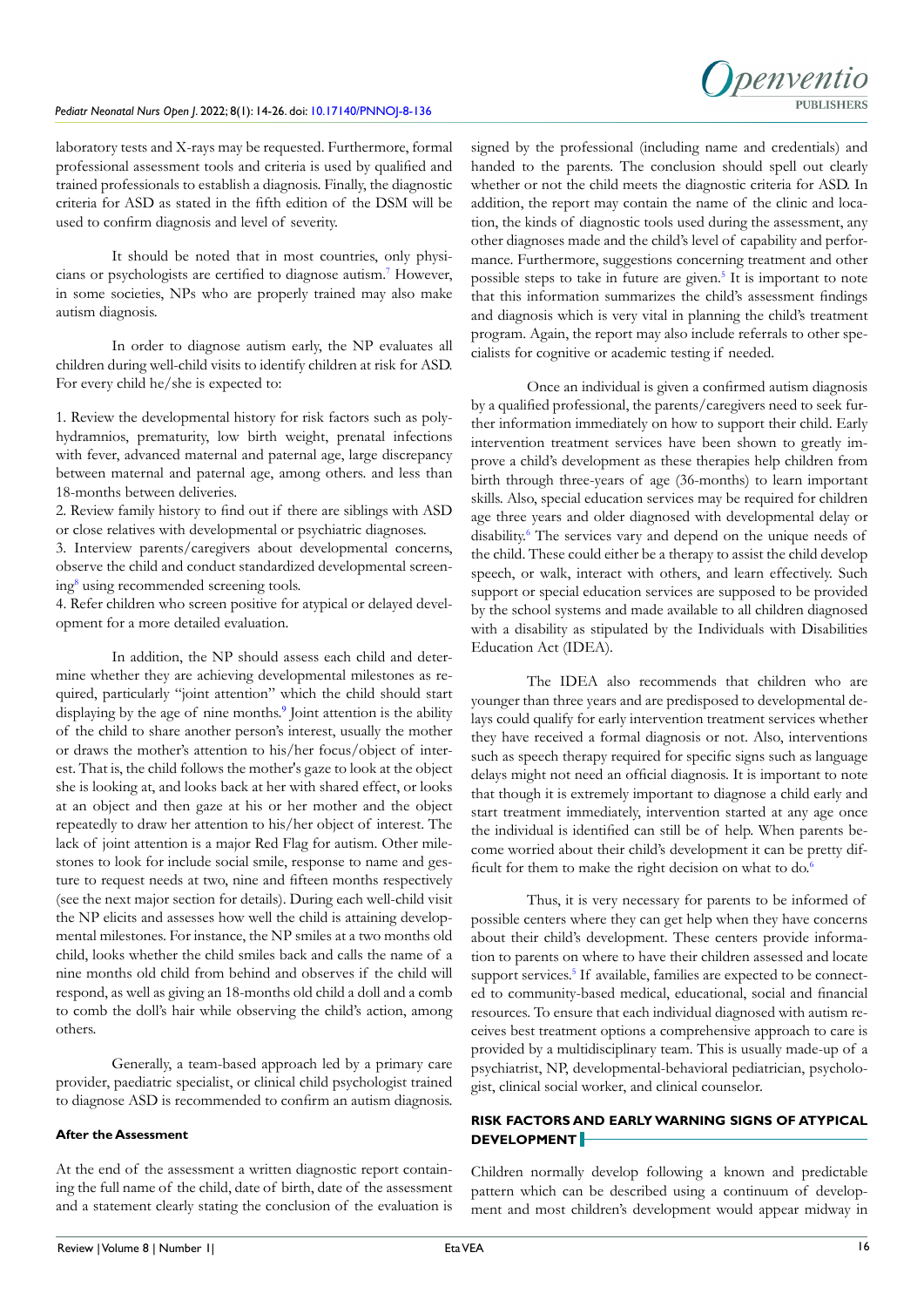

the continuum. A child is said to be developing normally if he/ she is achieving developmental milestones that is, yardsticks used to monitor each child's development.<sup>7</sup> Developmental milestones are skills such as smiling, laughing, cooing, babbling, saying single words, making phrases and then sentences, sitting, crawling, walking, jumping and following instructions among others. The manner and period during which children acquire certain skills and abilities in the course of development differ from one child to another. Some reach developmental milestones faster than others; some are just on time while others lag behind their peers.

Since there is an expected time-frame to achieve these milestones for normal development it is important to identify risk factors and warning signs of abnormal development. This can go a long way to prevent developmental delays and enhance typical development. It is important to note that there is a difference between developmental delays (when the child achieves skills slowly) and developmental disorders (when the child manifests skills that are abnormal in terms of quality, form and function).<sup>[8](#page-10-4)</sup> However, it is important to identify both early and treatment instituted promptly. Early intervention is known to be effective in helping children with special needs to either catch up or assist them study effectively.

Hence, it is important for parents, teachers and health care providers, especially nurses to know and understand the early warning signs and risk factors for childhood disabilities and delays which can impact normal development. This will enhance normal development and in turn curb the incidence and prevalence of developmental disorders. The following sub-sections present the risk factors and early warning signs of atypical development.

## **Risk Factors of Atypical Development**

The rates and ways of development differ for different children; little children learn to crawl, talk, or use the toilet at different speeds. But sometimes a child may reach those milestones much later than other kids. There are many reasons why some children may have delays in reaching some developmental milestones or have developmental disabilities. These include prematurity or low birth weight, genetic disorders such as Down syndrome or muscular dystrophy, poor vision, hearing impairment and malnutrition. Also, factors such as personality, health status, life experiences and/ or temperament could be the cause of these variances. In addition, physical abuse or neglect,<sup>[9](#page-10-5)</sup> the use of drugs and/or consumption of alcohol during pregnancy and fetal hypoxia during delivery could predispose to developmental delays and disabilities. Again, most developmental disabilities are thought to be associated with a combination of factors such as low birth weight, environmental exposure to drugs or tobacco and high-levels of environmental toxins (that is, lead). Furthermore, maternal infections during pregnancy, stress or neonatal infections, trauma and deficiency in iron, vitamins and proteins are all associated. These are explained in the next paragraph.

Stressful and negative life experiences may actually affect how children's brains develop. Specific, emotionally traumatic life events such as early medical complications which result in medical

interventions, pain, long hospital admissions and discrimination among others may lead to lifelong mental health disorders. Also, numerous stressful life events have been known to affect the shape and size of a child's brain and the connections between the brain cells negatively affecting development, behavior and learning. Furthermore, social and emotional delays are usually associated with cognitive delays and refrigerator mothers or neglectful parenting or early institutional neglect.<sup>10</sup> Cognitive delays are generally associated with serious medical conditions in the prenatal period, genetic problems, exposure to alcohol and lead as well as neglect. Such delays are commonly connected to ASD and related disorders.

## **Early Warning Signs of Atypical Development**

As earlier mentioned during development some children display behaviors that tend to deviate from the normal range of development. An example is when children display a series of behaviors that are significantly different from their peers. Such abnormal behaviors should be carefully noted and the dates and times at which they emerged, their sequence and quality and how they affect the child's functioning should be recorded.<sup>[7](#page-10-3)</sup> Also, the duration and frequency of behavior(s), type of activity (language, fine motor), the settings and activities in which they occur, interactions with peers and others should all be noted and recorded. Furthermore, areas of weakness and concern should be noted and distinguished from the child's personality.

Some of these abnormal manifestations could be early warning signs of later and more significant disorders which could be resolved and prevent future disorders. Thus, it is necessary to identify children who present signs of atypical development that is those who achieve developmental milestones earlier than expected or attains developmental milestones later than their peers. Particular attention should be placed on children whose development is just a little bit different from the normal that is the "gray area" children because most often they seem to have a typical develop-ment.<sup>[11](#page-10-7)</sup> As a result, they may not receive support services early enough to assist them in the areas of development in which they require assistance. Therefore, it is very necessary to closely monitor "gray area" children and pay particular attention to those areas in which they may be developing typically, but lagging a bit behind their peers.

This is very necessary especially in the first five-years of development which are crucial as early identification and prompt intervention will best support growth and development. The following sections explain some warning signs of abnormal development for different types of delays/disabilities at different periods. The early warning signs of speech/language and motor skills development, social and emotional delays, and cognitive delays are presented.

## **Early Warning Signs of Atypical Development at Six Months**

Children with developmental delays and disabilities manifest differently during development. Hence, every child should be observed for the following early warning signs or "Red Flag":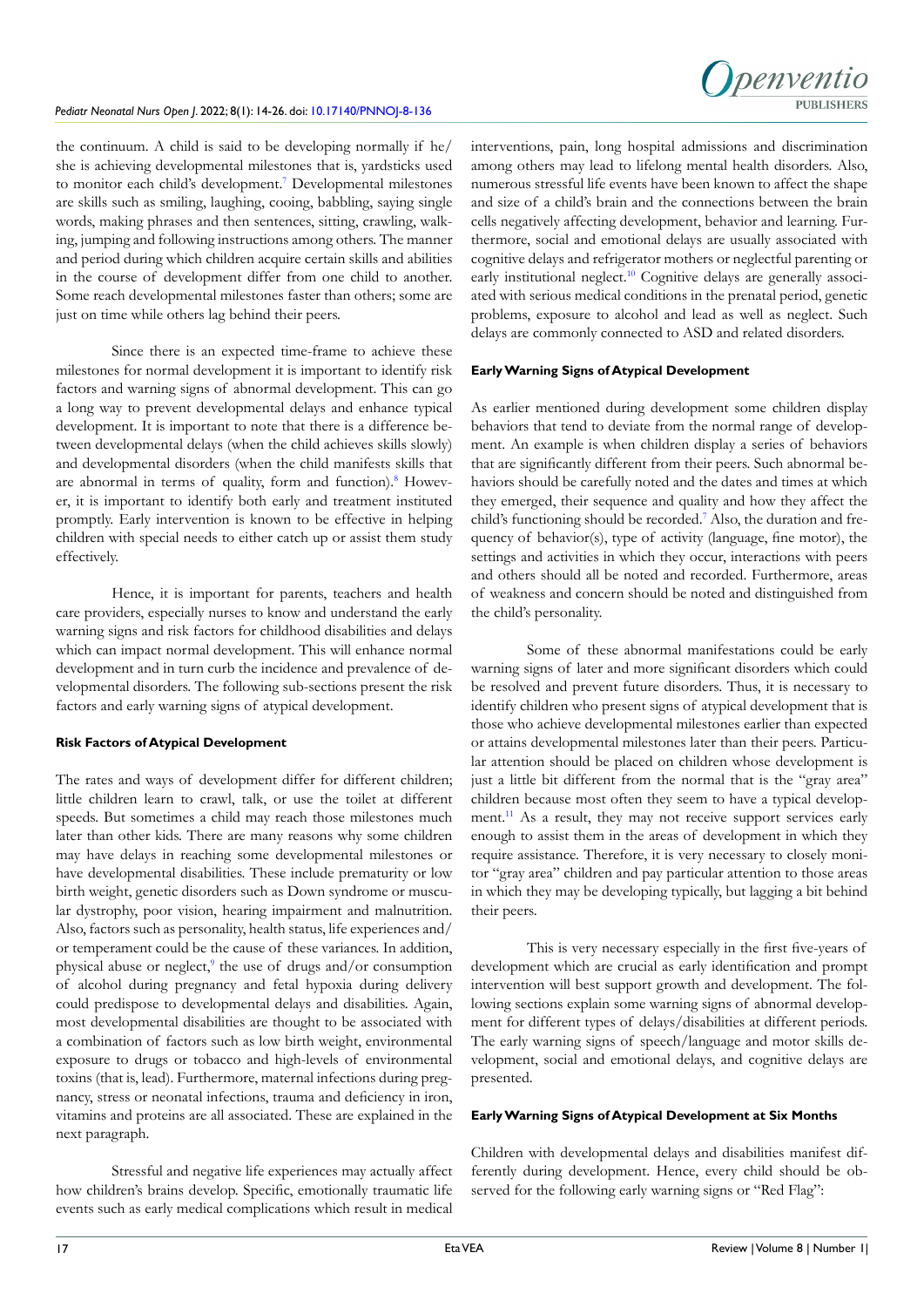

Concerning speech and language delays it is important to note if the child does not coo or smile, does not try to reproduce sounds and does not respond to loud noises or turn to follow sounds and voices as well as cannot follow objects or people with his/her eyes.<sup>12</sup> For motor skills development, take note if the child has trouble holding head up by age three-months, is unable to reach for and grasp with fingers, or hold objects and bring them to his/her mouth by four months. In addition, note should be taken if by five months the child does not roll over in either direction and cannot sit up without assistance by six-months.

## **Early Warning Signs of Atypical Development at Six-Months to One-Year**

During this stage of development note should be taken of the following warning signs; the child lacks simple problem solving skills that is, cannot find his/her toy even though the child saw the toy actually being hidden.[13](#page-10-9) Also, whether a child has difficulties to respond when called to come over and see something interesting, and if she/he keeps on inflicting pain on self for example, by biting the toe or hitting the head against the wall. Again, early warning signs of cognitive developmental delays include inability to wave bye-bye and point to objects or pictures by one year.

Concerning motor skills delays, note when the child has problems with sitting, standing up, reaching for objects, or picking up objects, and does not play games like peek-a-boo. Additionally, is the child unable to crawl or walk, push down with legs when feet are placed on a firm surface/does not bear weight when pulled up to a standing position? Furthermore, the child should be observed to determine whether arms or legs are stiff, or posture is floppy or limp by seven months, and can still not stand even when supported or cannot crawl at one-year.[13](#page-10-9) For speech and language delays, if a child at this stage cannot produce any single words such as "mama or dada", or does not understand words like "bye-bye" or "no".

Also, it is important to note and report the warning signs related to vision such as the child does not follow moving and falling objects (whether close or far) with both eyes and does not observe movement of the hands. Again, difficulties moving one or both eyes in different directions, crosses eyes frequently, with one or both eyes turning in or out all the time as well as tearing constantly.

## **Early Warning Signs of Atypical Development at Two-Years**

Talking about speech and language delays, the child does not speak up to 15 words, cannot use two-word phrases without repetition and can only imitate speech. Also, the child can only use speech to communicate immediate needs.[12](#page-10-8) Other concerns are if the child has a wide vocabulary, but still have problems with articulation or pragmatics. For motor skill developmental delays, the child does not walk by 18-months and can only walk on toes, does not develop a heel-to-toe walking pattern or unable to push a wheeled toy around by two-years. Again, the child may take much longer time than expected to walk and get to his/her destination.

lays may display difficulties interacting with other children and/or with adults, this is noticeable before the child begins school. Usually, by three months the child does not smile at people and pays no attention to strangers or seems frightened by strange faces. Also, by seven-months, the child shows no emotional attachment to parents or caregivers, does not derive satisfaction being with people, does not smile unless prompted, and refuses hug. Again, at nine the child does not display back-and-forth sharing of sounds, smiles, or facial expressions as well as does not wave back at people, and cannot point or reach for his/her toy.<sup>10</sup>

Early warning signs of cognitive developmental delays include inability to imitate how common objects such as a pencil, hairbrush, telephone, or spoon are used, by two years the child cannot understand simple instructions such as come, go, give me that pen. Also, the child is unable to imitate words frequently used such as mama, food, eat, drink and so on.<sup>[7](#page-10-3)</sup> In addition, to the early warning signs mentioned above it is important to watch for any loss of skills that the child has already learned.

Furthermore, it is worth noting that the child's brain is at its most flexible from birth to age five, thus it is very mandatory to get the required assistance and resources early enough if any of the above signs are noticed. This is in order to enable the child learn to his/her maximum potential during this very important phase of development. Earlier intervention on any of the area of disability may certainly result in better outcomes for the child.

## **COMMON ASSESSMENTS AND DIAGNOSTIC APPROACHES USED TO IDENTIFY DEVELOPMENTAL DELAYS AND DISABILITIES IN VARIOUS FIELDS**

Various methods are available for use in assessing and diagnosing developmental delays and disabilities. Also, several instruments are available specifically designed to evaluate and diagnose autism spectrum disorders. Again, it is important to note that several items are needed to evaluate speech and language in children with autism. These include behavioral observation, preverbal language skills or early communicative skills, receptive and expressive language skills, and oromotor functions.<sup>[14](#page-10-10)</sup>

In addition, the assessment could be done officially by the use of norm-referenced or criterion-referenced tests such as preschool language scale–fourth edition (PLS-4) and clinical evaluation of language fundamental-revised (CELF-R). However, educators in settings where there are no resources for a formal assessment could adapt tests or checklists locally and use to assess the related skills. The instruments available for the diagnosis of autism include interview, checklists and observation schedules among others which cover the entire lifespan.[15](#page-10-11) For the purpose of this paper the following sub sections describe some of the instruments used for diagnosing autism. The instruments presented in this paper are believed to be the most widely used and can be easily adapted by NPs for use in the assessment and diagnosis of autism in different settings.

# **Interview**

Children having social and emotional developmental de-

This includes the Autism Diagnostic Interview-Revised (ADI-R)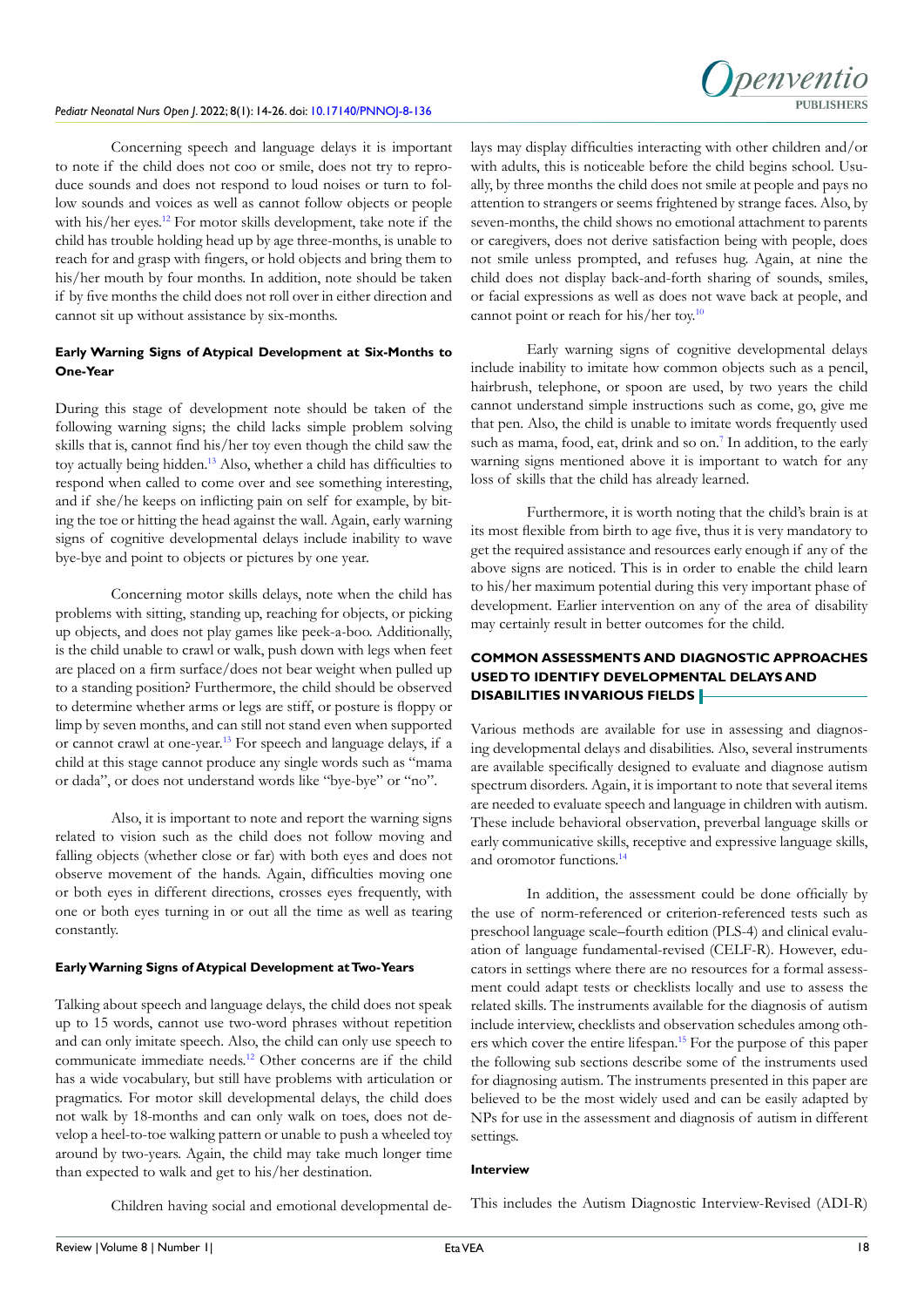

tool which is one of the most widely used diagnostic algorithms and a diagnostic tool of choice for many public school systems and psychologists assessing children suspected of being on the spectrum. It involves a comprehensive, structured interview conducted by a trained clinician or psychologist with the child's parents or other caregivers, familiar with the child's developmental history and current behavior of the child. The interview can be used to assess both children and adults, as long as their mental age is above 2-years, 0-months. This comprehensive interview provides a thorough assessment of persons suspected of having autism or other autism spectrum disorders. The ADI-R has proven highly useful for formal diagnosis as well as treatment and educational planning.

It is a semi-structured interview that focuses on the three key symptom domains used to diagnose ASD. These domains are communication, social interaction, and repetitive or stereotyped patterns of behavior[.16](#page-10-12) The interview is made up of 93 items and takes about two-hours or more to administer. The items are scored on a scale from 0 (typical behavior or development) to 2 (abnormal behavior/development, or impairment).

The ADI-R uses DSM-IV Revised and ICD-10 criteria for autism, incorporated in its diagnostic scoring algorithm. Overall, ADI-R has good psychometric properties with inter-rater reliability in the range of 0.62 to 0.89, adequate convergent validity with other scales such as the childhood sutism rating scale (CARS) and autism diagnostic observation schedule (ADOS-G) and good construct validity with DSM-IV and ICD-10 criteria[.17](#page-10-13) Key weaknesses of the ADI-R are that, it does not directly involve the child, it relies solely on parent report (the memory of the child's caregivers), it is quite long which needs much time to administer, and by an experienced autism clinician. Also, it was realised that ADI-R could not be used to reliably diagnose Pervasive Developmental Disorder-Not Otherwise Specified (PDD-NOS) or Asperger's Syndrome (AS), however, DSM-5 now diagnose autism as a single disorder with three levels of severity.<sup>18</sup>

## **Checklists**

Described below are some of the checklists used for diagnosing autism:

**Autism spectrum disorders battery:** The ASD Battery was devised to assist in the diagnosis of the different types of ASD that is autism, PDD-NOS and AS. The ASD Battery is exceptional in that in addition to the diagnostic component, it also has aspects of comorbid psychopathology and challenging behaviors. Again, it contains versions for toddlers that is, baby and infant screen for children with autism traits (BISCUIT); and children, adolescents and adults with intellectual disability[.14](#page-10-10) The toddler and adult versions used to diagnose both autism and PDD-NOS, while the child version is employed for the diagnosis of PDD-NOS, and AS. The key drawback of the ASD battery is that it depends only on parent or caregiver's report and therefore, subject to rater biases.

## **Modified Checklist for Autism in Toddlers**

The modified checklist for autism in toddlers (M-CHAT) is an

example of a diagnostic tool that has been developed to identify autism at an early age. This instrument is the first revision of the checklist for autism in toddlers (CHAT). The M-CHAT is an ex-panded 23-item version of the CHAT.<sup>[17](#page-10-13)</sup> Like CHAT, M-CHAT is administered to parents and answered as either yes or no and the child is scored as "pass" or "fail". The M-CHAT is used for children in the age range 18-24-months and the test is composed of indicators that indicate signs of severe autism. Examples include "*is your child curious about other children?*" "*Does he/she ever bring objects over to show you something?*" It is important to note that a child "fails" the test if two or more of the six critical items are endorsed.

However, if a child "fails" it does not mean the child has an ASD because the M-CHAT was developed as a screening and not a diagnostic instrument. The CHAT and M-CHAT are some of the methodologically sound measures that have correctly detected ASD (either autism or PDD-NOS) at a rate of 83%. The CHAT however, was unable to differentiate between the two levels ASD. Also, the CHAT and M-CHAT have low sensitivity for the original scale and limited follow-up data available for the two revisions[.20](#page-10-15) Again, it requires expertise knowledge of ASD and training in order to accurately use the two instruments and may not accurately diagnose before the age of three-years.

## **Observation Schedules**

These comprise the following:

**Childhood autism rating scale:** The childhood autism rating scale (CARS) was developed in North Carolina to support the adequate screening of children for the treatment and education of autistic and related communication handicapped children (TEACCH) program.[21](#page-10-16) The TEACCH program was instituted in the early 1970s by Eric Schopler and colleagues and has been used by many with ASD and their families. This measure is completed by incorporating information from parent or teacher interviews together with direct observation of the child performed by experienced experts.

The CARS consists of 15 independent subscales rated on a scale from 1-4; 1) Relationship with people 2) Copying others 3) Emotional response 4) Gestures 5) Object use 6) Adaptation to change 7) Visual response 8) Listening response 9) Taste, smell, and touch response and use 10) Fear or nervousness 11) Speech 12) Nonverbal communication 13) Activity level 14) Level and consistency of intellectual response 15) General impressions. A score of 1 signifies the behavior of a normally developing child and a score of 4 reveals a "severely abnormal" behavior. A score in the range of 30-35.5 suggests mild autism, while a score of 37-60 reflects severe autism.[17](#page-10-13)

A key drawback of the CARS is that it was developed based on DSM-III criteria for autism, and the symptoms it measures do not directly match up with those of the diagnostic and statistical manual of mental health disorders, fourth edition, revised-text (DSM-IV-TR) or DSM-V. Also, the CARS usually exaggerate the number of autistic symptoms in children with severe to profound intellectual disability. Finally, the CARS equally do not differentiate the symptoms of autism from those of the other forms of ASDs.<sup>17</sup>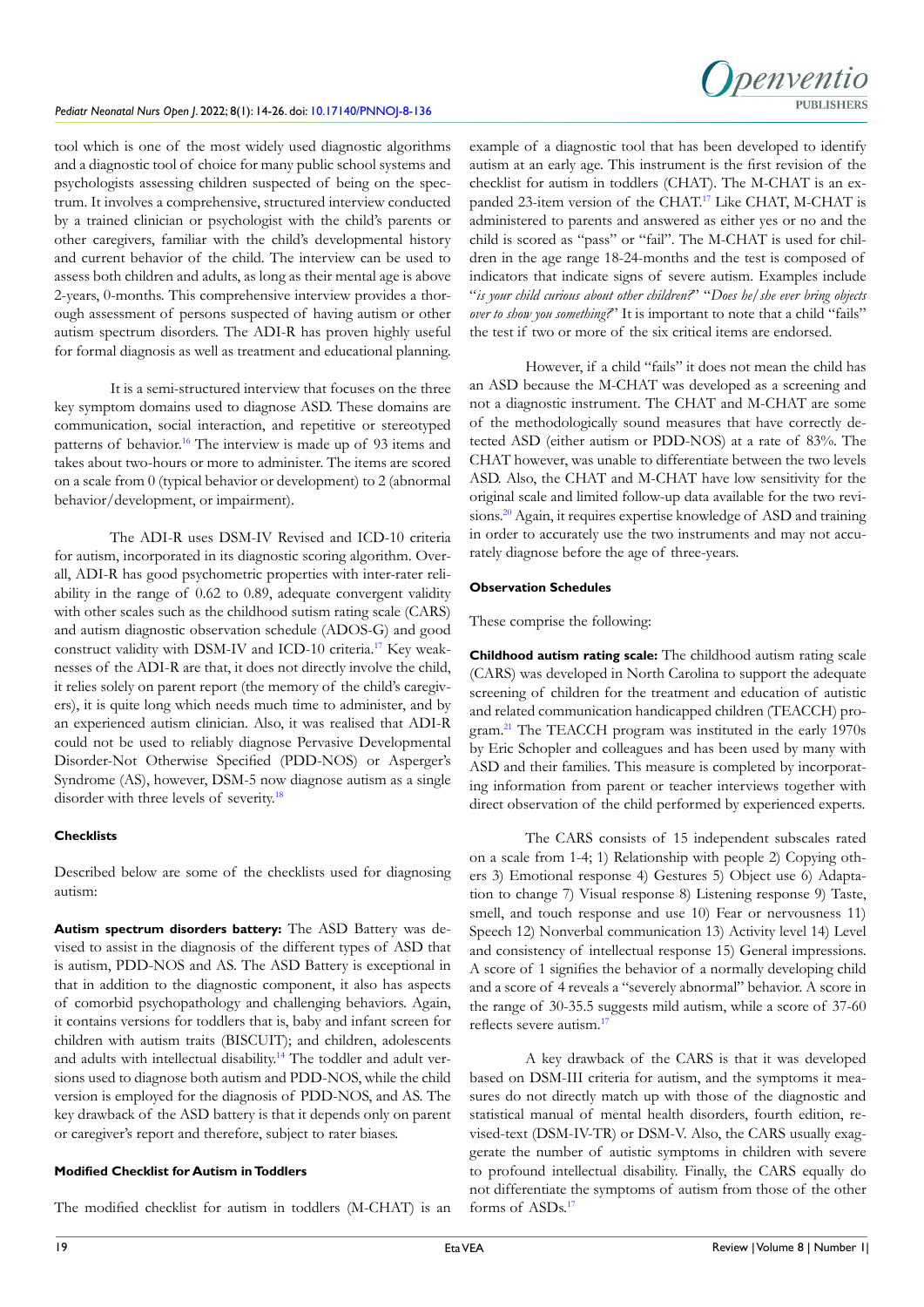

**Autism diagnostic observation schedule-generic:** The ADOS-G is a semi-structured observation schedule designed to assist in the diagnosis of autism and appraise current functioning.<sup>[21](#page-10-16)</sup> The ADOS-G is employed in the diagnosis of children and adults at different stages of development and language ability levels. It is made up of four modules namely: 1) preverbal/single words, 2) flex phrase speech, 3) fluent speech child/adolescent, and 4) fluent speech adolescent/adult. To assess the child using these modules, he/she is subjected to circumstances that require him/her to do such things as requesting help for example, with dressing; engage in symbolic play; take turns in conversation; perform simple tasks such as brushing the teeth; story telling; discussing tasks that occurred earlier in the assessment, and discussing social and emotional situations.

Each module can be completed in approximately 30-minutes. The ADOS-G has advantage over CARS, because it includes a diagnostic algorithm for diagnosing PDD-NOS which according to DSM-V diagnostic criteria is level two ASD. However, it cannot diagnose AS, level one ASD. Items are scored on a 3-point scale from 0 (typical development) to 2 (explicit evidence of abnormality). It has adequate inter-rater, test-retest and internal reliabilities, and it has been shown to have good construct validity with DSM-IV criteria and good convergent validity with the ADI-R.[12](#page-10-8) Research has revealed that employing multiple assessment methods; official assessment, observation and parent report will produce a more valid language profile for a child with an ASD as opposed to utilizing a single assessment technique. Other diagnostic criteria for ASD include:

**i. Diagnostic and statistical manual of mental health disorders:** The DSM is the acronym for diagnostic and statistical manual of mental health disorders which is an official diagnostic guide for diagnosing mental health disorders such as ASD.<sup>[22](#page-10-17)</sup> It is a reference book developed and published by the American Psychiatry Association (APA) as a guide to the various types of mental illnesses and is being revised and updated to new visions. The entry for each disorder includes a definition and a list of signs and symptoms used as diagnostic criteria. The DSM-IV-TR was used as a diagnostic reference that describes and categorizes all known mental illnesses and emotional disorders including ASD. Recently, the DSM-IV-TR has been revised to the DSM-V.

The DSM-V has made major changes in categorizing ASD as neurodevelopmental disorders. This categorization defines ASD as a set of disorders which begins in childhood manifesting as impairments in development resulting in deficits in personal, social and academic functioning. According to APA<sup>[16](#page-10-12)</sup> the DSM-V ASD refers to:

**Persistent deficits in social communication and interaction in different contexts, manifesting currently or had manifested in the past as impairments in:** 1. Social-emotional reciprocity evident by atypical social approach and back-and-forth conversation or decreased sharing of interests, emotions/affect or failure to initiate/respond to social interactions. 2. Nonverbal communicative behaviors used for social interaction, evident by poorly integrated verbal and nonverbal communication or abnormalities

in eye contact and body language or deficits in understanding and use of gestures or the absence of facial expressions and nonverbal communication[.22](#page-10-17) 3. Building up, sustaining, and understand relationships, displayed as difficulties adjusting behavior to suit various social contexts or in sharing imaginative play or in making friends or total lack of interest in peers.

**Restricted, repetitive patterns of behavior, interests, or activities presenting as or had presented at least two of the following in the past:** 1. Stereotyped or recurring motor movements, use of objects, or speech (for instance, simple motor stereotypes, arranging toys in a roll, or flipping objects, echolalia, idiosyncratic phrases); 2. Resistance to change, inflexible adherence to routines, or ritualized patterns of verbal or nonverbal behavior. For example, the child manifests floppy thinking patterns, ritualistic greetings, is strongly attached to same objects or meal every day, or is greatly distressed with minimal changes in activities or in moving from simple to complex activities; 3. Highly limited and fixated interests with unusual intensity or focus; that is, the child is strongly and abnormally attached to strange objects and extremely displays restricted interests.<sup>19</sup>

**In addition**: The impairment prevents the child from communicating effectively, build and sustain relationships, achieve their maximum potential. Also, the symptoms manifest early during development and are not linked to another medical or neurological condition or mental disorder.

**ii. Leiter international performance scale – revised:** The Leiter international performance scale–revised (Leiter-R) is developed specifically for persons having problems with communication and hearing or other types of impairments that involve language. It is a valid measure used to reliably determine non-verbal cognitive, memory and intentional abilities. The non-verbal cognitive abilities do not necessitate the ability to identify, operate, and understand words and numbers, and the scale needs no verbal response from the person being assessed.<sup>14</sup> Hence, it can be completely administered without the use of verbal language and instructions. The Leiter-R subtests are formulated with respect to the child's age and used to determine scores for fluid reasoning and intelligent quotient.

**iii. Intention condition of behavioral enhancement procedures:** The intention condition of behavioral enhancement procedures (UOI) is used to assess the child's ability to understand the intentions of others. During the evaluation the child is made to observe how an experimenter attempts to perform a target action (for example, fitting a key into a lock which the child has never seen being done rightly until completion. After three failed attempts without succeeding, the child is then told come over "*now it's your turn*". The child is expected to understand what the examiner intention was and as a result perform the intended action correctly without repeating the failed action performed by the experimenter.<sup>10</sup>

The child is given a score of zero if he/she is unable to pay attention to the stimulus presented; displays stereotyped and/or sensory manipulation of the object and repeats the failed attempt performed by the examiner among others. The UOI requires the least amount of attention by the child, is easy and quick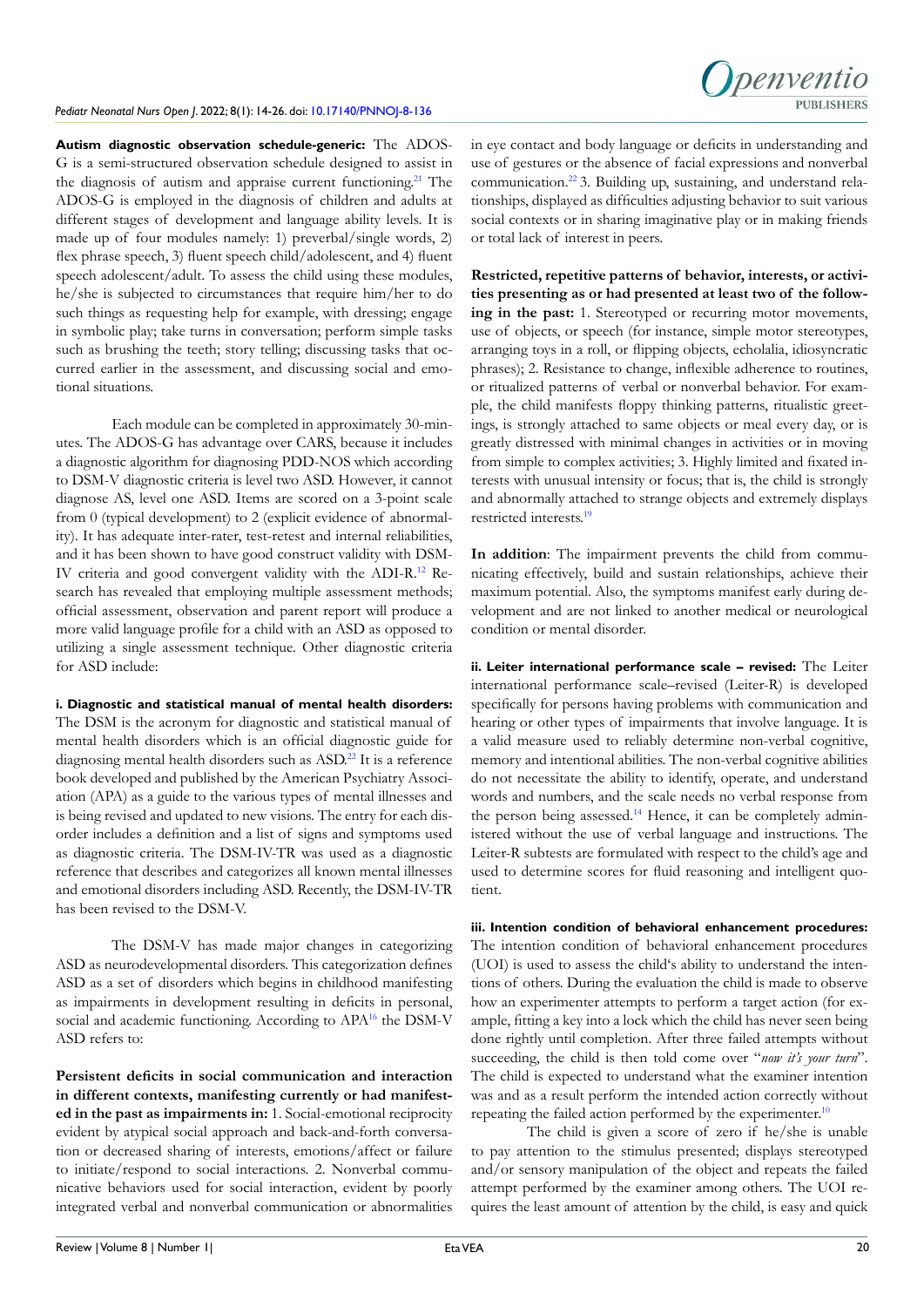to administer, and is also recommended for children presenting with severe symptoms.<sup>[11](#page-10-7)</sup>

**iv. Emotional contagion test:** The emotional contagion test (TCE) is used to assess the emotional contagion, from a quantitative and qualitative perspective, that is the existence or lack of sentimental attunement in the child. This is done by observing the child's behavioral and emotional response with respect to a structured stimulus. The child is presented with four video recordings of a typical individual expressing basic emotions such as happiness, sadness, fear and anger through non-verbal gestures.<sup>23</sup> Each response is given a score of 0 if the child cannot repeat emotional gesture (it is considered absent). On the other hand, if the child repeats the motor pattern of the emotion and behavior the response is considered present and the child may be given a score of 1, 2 or 3.

**v. Behavior rating inventory of executive function – preschool version:** The behavior rating inventory of executive function–preschool version (BRIEF-P) is a questionnaire consisting of 63 distinct items used to measure various areas of executive functions in preschool children from two-years and zero-months to five-years and 11-months in everyday environments.<sup>[24](#page-10-20)</sup> The BRIEF-P is made up of five scales; inhibit, shift, emotion control, Working memory and plan/organize. These five clinical scales are merged to create three large indicators, which are inhibitory self-control (ISCI), flexibility (FI) and emergent metacognition (EMI), one composite score/GEC and two validity scales (inconsistency and negativity). The scores reflect the child's level of functioning as demonstrated by his/her parents' report.

**vi. Short sensory profile:** The short sensory profile (SSP) is a questionnaire derived from the Sensory Profile and is completed by caregivers. The questionnaire comprised 38 items which can be completed in about 10-minutes. The items are divided into domains corresponding to seven different areas, which help to determine how a child with ASD modulates sensory input through sensory systems. Also, these determine which behavioral and emo-tional responses are associated with sensory processing.<sup>[25](#page-10-21)</sup> The domains assessed include sensitivity to touch, taste, smell, movement, under-responsiveness or seeks sensation, auditory filtering, low energy or weakness and visual or auditory.

**vii. Repetitive behavior scale-revised:** The repetitive behavior scale-revised (RBS-R) is a questionnaire that determines the extent of repetitive behaviors in children with ASD. It is composed of 44 items, on a four-point Likert scale ranging from "absent behavior" to "*ever-present behavior*" and high scores signify regular dysfunctional behaviors.<sup>26</sup> Also it has six behavior subscales that is, stereotyped, self-injurious, compulsive, routine, sameness and restricted.

# **DIFFERENT MODALITIES OF INTERVENTION EMPLOYED IN THE MANAGEMENT OF CHALLENGING BEHAVIORS IN INDIVIDUALS WITH DEVELOPMENTAL DISABILITIES, PARTICULARLY AUTISM**

Many programs have been designed to deal with the variety of social and behavioral difficulties associated with autism. The main focus of these programs is to decrease problem behaviors in chil-dren with autism and teach them new skills.<sup>[24](#page-10-20)</sup> These individuals are

taught how to act in social situations and/or how to communicate better with other people. Even though autism is a lifelong condition, children with autism may be supported and taught how to become less dependent.

Behavior can be defined as the different kinds of actions and skills (both normal and abnormal) displayed by individuals. It is important to note that behavior can be influenced by one's environment hence, behavior analysts using a scientific approach seeks to understand behavior and how it is affected by the environment. The science of behavior analysis provides guidelines about how behavior works, or how learning occurs. Examples are positive and negative reinforcement which help to maintain and increase the acceptable behavior by respectively using a reward or taking away something unpleasant in response to a stimulus.<sup>[27](#page-10-23)</sup> For example, negative reinforcement can be used to stop tantrums in children with autism.

Another technique is punishment that helps to decrease and extinct poor or abnormal behavior. Over the years, many techniques for increasing good behaviors and decreasing abnormal be-haviors have been developed by the field of behavior analysis.<sup>[27](#page-10-23)</sup> The use of these methods and principles to deal with socially important problems and to enhance acceptable behavior change is referred to as applied behavior analysis (ABA). The following paragraphs explains how the ABA has been used in managing children with autism.

The ABA has been used over the years to build useful skills such as looking, listening and imitating, reading, taking the perspective of others and conversing in learners with autism of all ages. Therefore, the ABA principles and techniques assist individuals with autism to learn appropriate behavior and live contented and fruitful lives. The ABA is known widely as a safe and efficient management strategy for autism.<sup>11</sup> Some ABA techniques have proven their effectiveness in enhancing communication and social interaction skills as well as support individuals with autism to care for themselves, succeed at work and fully participate in family and community activities.

Also, ABA techniques are employed in managing some of the challenging behaviors exhibit by children with autism. Again, ABA techniques have been incorporated in to different programs resulting in comprehensive treatment programs for youths and adults with autism helping each individual to learn, achieve and live successfully in their communities.<sup>27</sup> It is important to note that a comprehensive ABA program for learners with autism should:

- Be designed and administered directly by qualified, well-trained professional behavior analysts.
- Determine initial treatment goals through detailed evaluation of each learner's skills as well as learner and family preferences.
- Choose unique goals which are meaningful for the learner and his/her family.
- Make provision for continuing objective measurement of the learner's progress.<sup>[28](#page-10-24)</sup>
- Make provision for the behavior analyst to frequently evaluate the progress data in order to adjust the goals and procedures as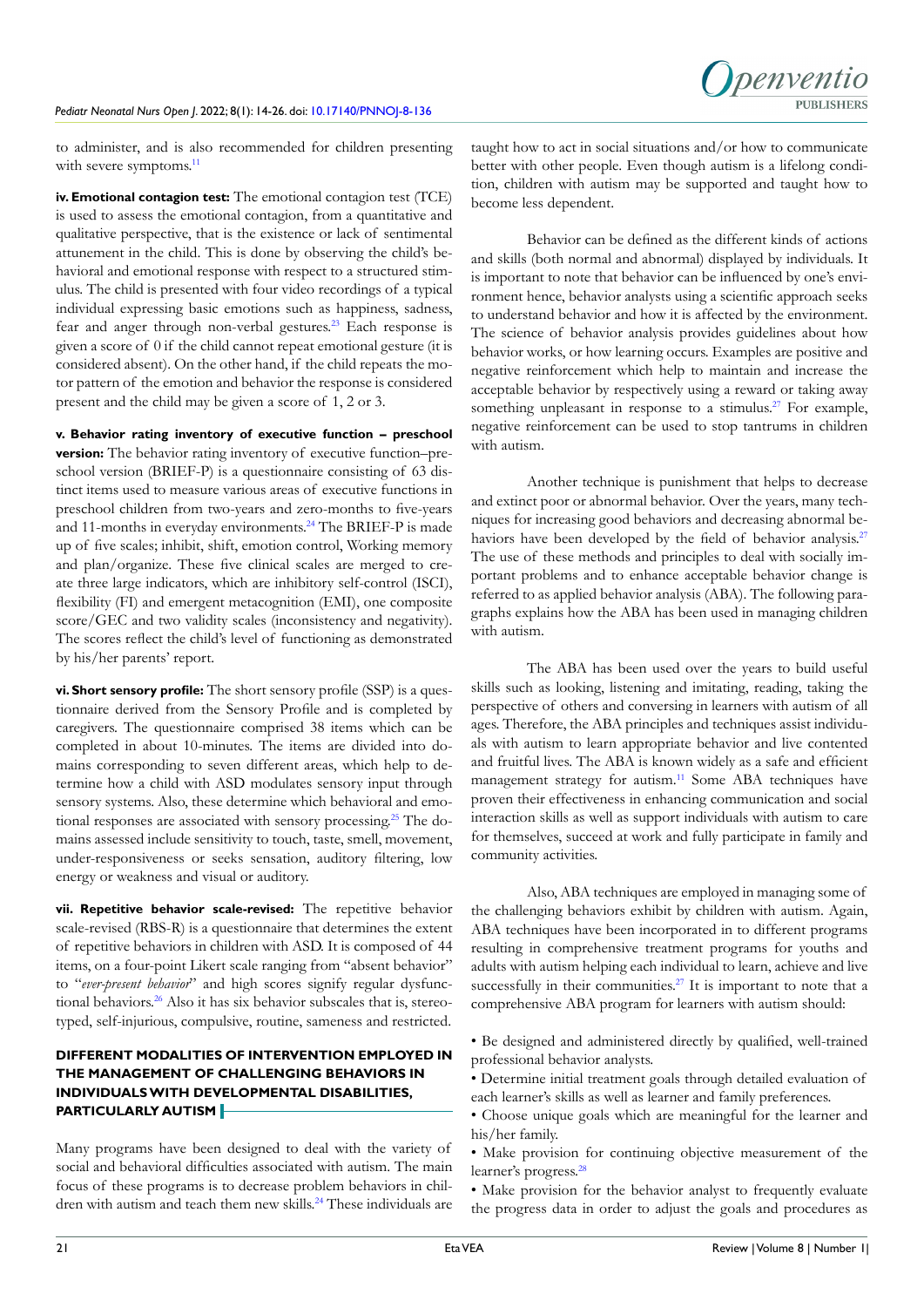

required.

• Provide instruction on developmentally suitable goals in skill areas such as communication, social, self-care, motor, academics, play and leisure.

• Have skills broken down into small parts and/or steps according to the learner's ability and taught from simple such as listening and imitating single sounds to complex such as taking turns in conversations.

• Employ various behavior analytic procedures that is, both adultdirected and learner-initiated in order to enhance learning in different ways.

• Expose the learner to many opportunities both naturally occurring and planned specifically to allow for the acquisition and the daily practice of skills in structure and unstructured situations.

• Make provision for the intervention to be administered consis-tently for a reasonable number of hours per week.<sup>[29](#page-11-0)</sup>

• Make provision to abundantly reinforce useful skills and socially accepted behaviors using rewards.

• Emphasize on the need for positive social interactions and making learning fun.

• Not reinforce behaviors that are harmful or prevent learning.

• Employ methods to teach varieties of skills in order to enable learners to attain novel skills to use in a variety of settings.

• Emphasize on skills that will permit the individual to gain independence and lead a successful life.

• Train the parents of the learner in order permit them to teach and support skills during routine family activities.

• Organize meetings between family and program staff regularly in order to review progress, plan and make adjustments[.28](#page-10-24)

# **ADVANCES IN INTERVENTION FOR CHILDREN WITH DEVELOPMENTAL DISABILITIES**

Recently, educationists have advocated for an inclusive education for children with developmental disabilities. That is, all regular schools should be modified to accommodate and support children with disabilities in such a way to provide a barrier-free learning environment which will permit all children to achieve their maximum potentials. Also, because no one solution fits all children with disabilities different strategies and interventions should be developed and tried out in order to determine the ones that work best for us and for each learner in our various classrooms. Since it is clear that a child's academic potential cannot be developed in isolation, the social, emotional and physical aspects of development must be considered[.30](#page-11-1)

Hence, an ideal and comprehensive support system will include special educators, community-based specialists, and assistive devices at affordable costs, medical assessments and services. In addition, the institution of intervention early enough for successful outcomes have been emphasized.<sup>9</sup> Furthermore, involvement of the parents/family of children with developmental disabilities in the treatment plan has contributed enormously to better treatment outcomes. The following section presents advances that have taken place in the area of early intervention for children with developmental disabilities or delays in the last ten-years.

## **Advances in Early Intervention for Children with Developmental Disabilities**

Providing comprehensive early intervention services and support for children with developmental disabilities/delays remains a global priority.[31](#page-11-2) The early years of every child's life are very vital because during this period children grow very fast and have so much to learn. Children with disabilities and families face special challenges requiring extra help early enough to make a difference in their lives.

The early intervention program (EIP) is a statewide program that provides many different types of early intervention services to infants and toddlers with disabilities and their families. Generally, there exists support for early intervention services in different countries especially in high income nations. According to research parental benefits for participating in early treatment programs are enormous.<sup>[31](#page-11-2)</sup> Parents are able to confidently perform their roles and contribute to their child's development with optimism about the future. A comprehensive early intervention program can at least prevent the significant negative effect in intellectual development that usually happens during early childhood for children with developmental disabilities/delays.

The EIP was first created in New York by Congress in 1986 under the IDEA. The EIP for infants and toddlers with disabilities and their families is made available through the Bureau of Early Intervention and is administered by the New York State Department of Health. The EIP in New York State is found in Article 25 of the Public Health Law and has been in effect since July 1, 1993. According to the State only infants and toddlers who are under three years of age and have a confirmed disability in at least one of the following areas of development that is, physical, cognitive, communication, social-emotional and adaptive are eligible for EIP services.[32](#page-11-3) The subsequent subsection describes the EIP services.

#### **Early Intervention Services**

The EIP provides a range of therapeutic and support services to infants and toddlers with confirmed disability or established developmental delay and their families.<sup>33</sup>

These include:

• Family education and counseling, home visits, and parent support groups.

- Special instruction and vision services.
- Speech pathology and audiology services.
- Occupational and physical therapists services.
- Psychological and social work services.
- Service coordination.
- Nursing and nutrition services.
- Assistive technology devices and services.
- Vision services.

The EIP also consists of the child's individual records which include all written materials gathered or incorporated in the EIP. These include all information collected for the child's refer-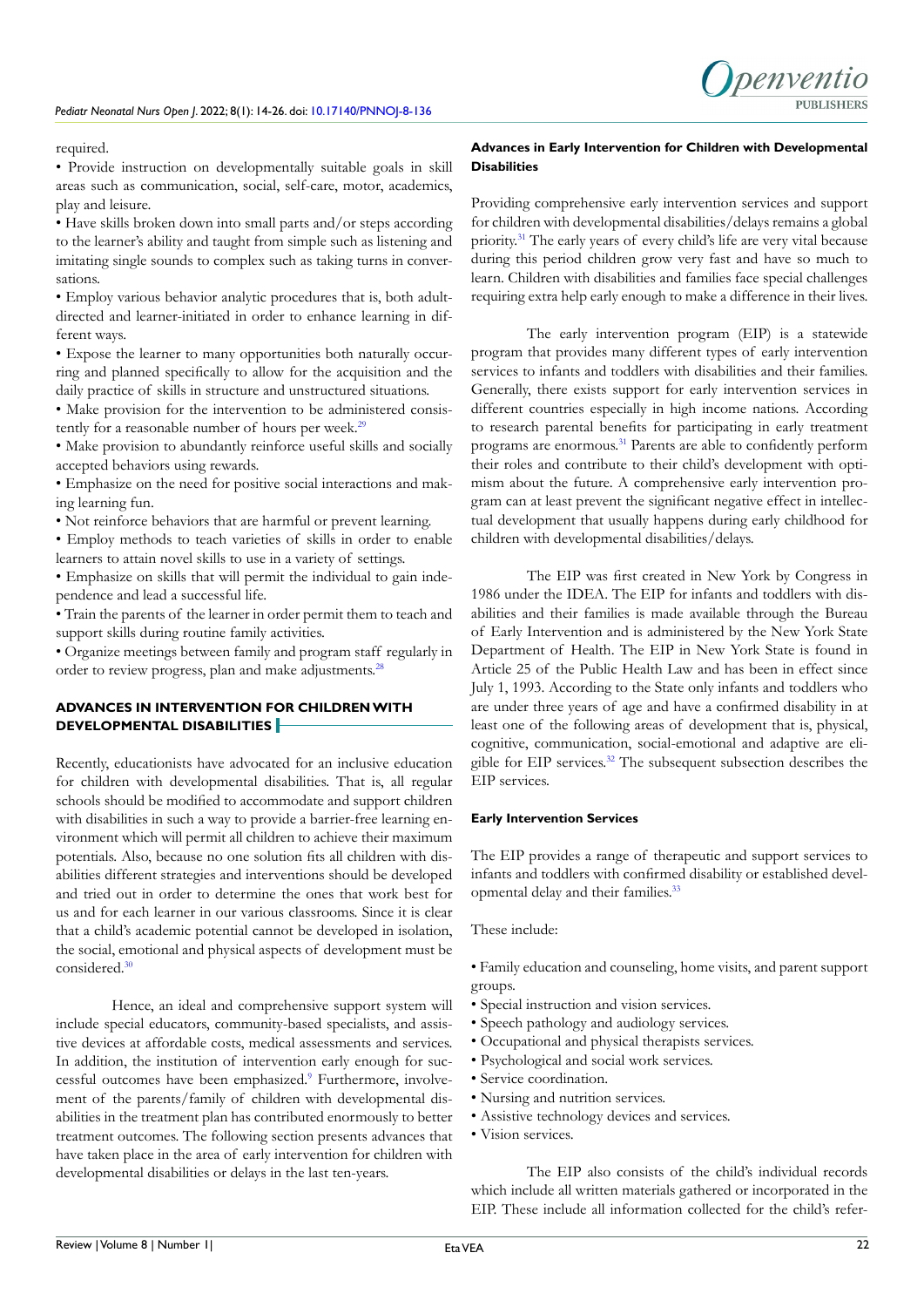

ral to the EIP, screening, assessment reports and summaries, parent assessment and other records concerning the child and family. In addition, it composed of progress notes about the child's and family's services prepared by early intervention service providers and any complaints filed by the family among others.<sup>34</sup> It is worthy of note that all information collected is kept confidential by the Early Intervention Official and evaluators, service providers and coordinators. Parents must give their written consent before any information collected about their child can be released.

Furthermore, varieties of home-based and school-based treatments and interventions for children with autism have been developed over the years. These include behavior and communication therapies which have been developed to handle the range of language, social and behavioral difficulties related to autism. Some of these programs are designed to decrease challenging behaviors and to teach new skills while others are used to teach children how to behave in social situations and communicate better with others. These therapies allow children with autism to function well in life.<sup>32</sup>

Successful educational therapies designed for children with autism usually composed of a team of specialists including special educators and a range of activities to enhance behavior, social and communication skills.<sup>[11](#page-10-7)</sup> Intensive and well-structured, individualized behavioral interventions administered to preschool children produce good results. It has been revealed that no medication can treat the major signs of autism; however, some medications can assist in managing them. Examples are antidepressants used to control anxiety, and antipsychotic drugs used occasionally to manage severe behavioral crisis.

# **FACTORS THAT CONTRIBUTE TO TREATMENT SUCCESS FOR CHILDREN WITH AUTISM**

Different types of therapies have been shown to improve the lives of children with developmental disabilities especially autism[.35](#page-11-6) Some interventions help to modify behavior such as ABA, some assist in developing thought processes and creativity for example Floortime, while others help the child to express thoughts and ideas either using speech or non-verbally. However, it is important to note that no single intervention works for all children and children's needs change over time which necessitates the incorporation of other treatment options.[32](#page-11-3) Therefore, most children improve best when different therapies are combined or used in a sequence. Several factors can be associated with the successful outcomes for autism treatment and this is usually determined by the degree of improvement in quality of life.

The associated factors which include early diagnosis and treatment, the severity of presenting symptoms, parental involvement and proper determination of individual goals by well-trained experts,<sup>[28](#page-10-24)</sup> among others are both child- and therapy- centered. It is worth noting that treatment, therapy and intervention are used interchangeably in this write up. The subsequent paragraphs explain some of the reasons why an autism therapy is more likely to be successful.

tervention would be successful if the child has mild traits at the time of diagnosis and treatment is instituted early that is, between the ages of two and three.<sup>[28](#page-10-24)</sup> This is the period when children are beginning to interact more with others and learn from their environment. An effective therapy and high-level of support especially from family members and the school authorities at this stage will enhance skills development and reduce autistic symptoms. For instance, early interventions and other supports can lead to improved social communication and interaction with others, joint attention and play skills which in turn enhance the child's language and cognition.

To talk of therapy centered-factors ABA programs for learners with autism that are designed and supervised by qualified behavior analysts who are experienced in providing ABA treatment for autism are most likely to be successful[.34](#page-11-5)

Other factors include:

• The collective effort of all stake holders; educationists, pediatricians, psychologists and NPs among others.

• Frequent evaluation of treatment plan and client's progress by well-trained expects.

## **CONCLUSION**

Diagnosing autism early and instituting treatment and support promptly is mandatory for better prognosis. The diagnosis and treatment of autism and related developmental disabilities require a multidimensional approach and a collaborative effort of all stake holders. Generally, nurses and other health professionals with the aid of parent reports are expected to identify children with autism during routine well-child visits that is, before they begin school. Different standardized diagnostic tools are available and should not be used in isolation but in combination with other tests. In addition, each child's behavior should be carefully observed in a clinical setting by well-trained experts in order to better comprehend the child's unique communicative and social interaction difficulties. This should clearly define the child's development profile, and directs individualized interventions and support. Furthermore, it is recommended that interventions should be designed, implemented and supervised by qualified and experienced professionals in order to guarantee the success of treatments.

## **REFERENCES**

<span id="page-9-0"></span>1. Centers for Disease Control and Prevention (CDC). Attention-Deficit / Hyperactivity Disorder (ADHD). [https://www.cdc.gov/](https://www.cdc.gov/ncbddd/adhd/data.html) [ncbddd/adhd/data.html](https://www.cdc.gov/ncbddd/adhd/data.html). Retrieved January 27, 2020. Accessed December 30, 2020.

<span id="page-9-2"></span><span id="page-9-1"></span>2. Hyman SL, Levey SE, Myers SM, Council on Children with Disabilities, Section on Developmental and Behavioral Pediatrics. Identification, evaluation, and management of children with Autism spectrum disorder. *Peditarics*. 2020; 145(1): e20193447. doi: [10.1542/peds.2019-3447](http://doi.org/10.1542/peds.2019-3447)

Talking about the factors related to the individual, an in-3. Mayo Clinic. Autism Spectrum Disorder. [https://www.mayo-](https://www.mayoclinic.org/diseases-conditions/autism-spectrum-disorder/diagnosis-treatment/drc-20352934)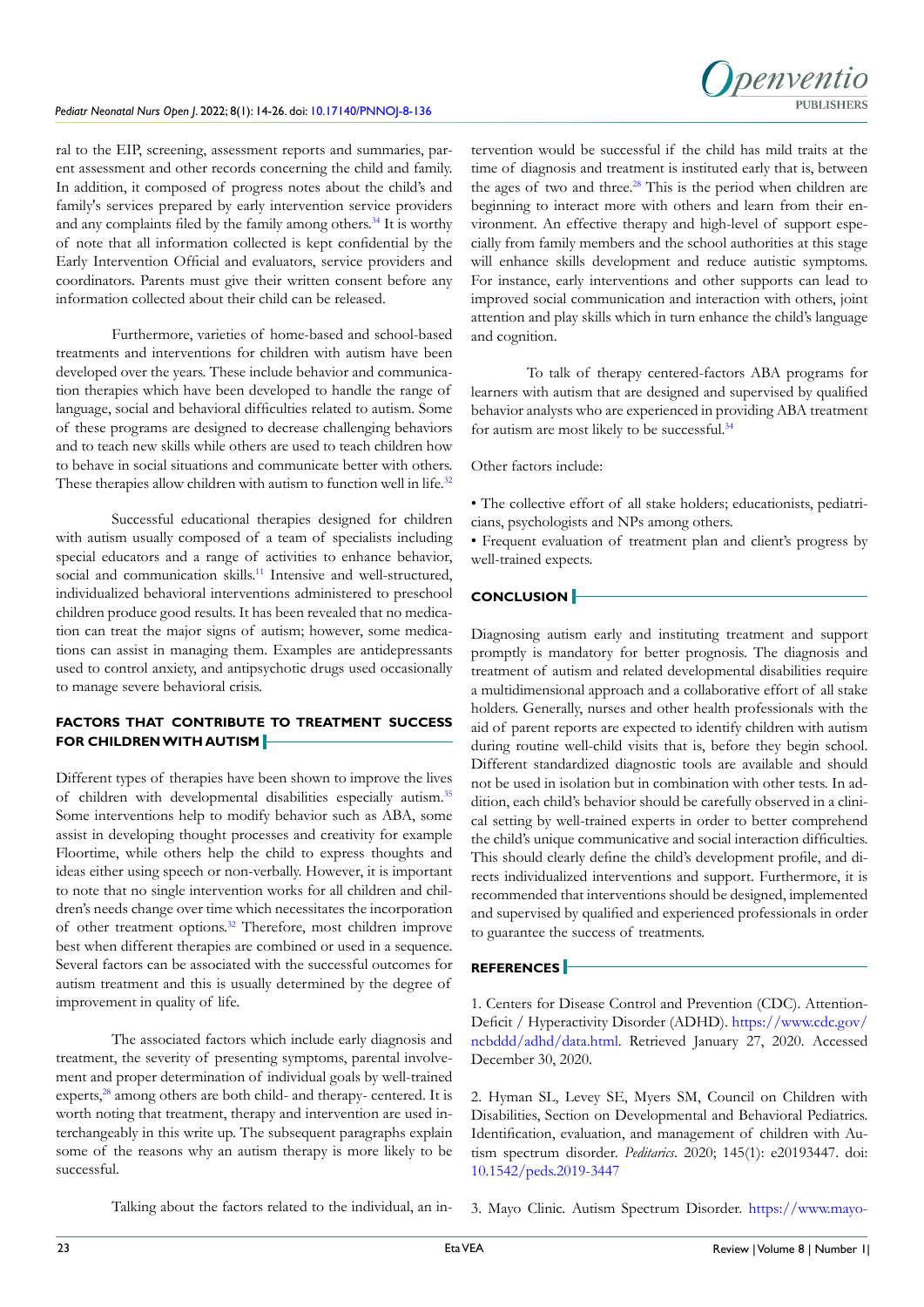

[clinic.org/diseases-conditions/autism-spectrum-disorder/diagno](https://www.mayoclinic.org/diseases-conditions/autism-spectrum-disorder/diagnosis-treatment/drc-20352934)[sis-treatment/drc-20352934](https://www.mayoclinic.org/diseases-conditions/autism-spectrum-disorder/diagnosis-treatment/drc-20352934). Accessed December 30, 2020.

<span id="page-10-0"></span>4. Centers for Disease Control and Prevention (CDC). Developmental Monitoring and Screening. [https://www.cdc.gov/ncbddd/](https://www.cdc.gov/ncbddd/childdevelopment/screening.html) [childdevelopment/screening.html](https://www.cdc.gov/ncbddd/childdevelopment/screening.html). Retrieved October 10, 2020. Accessed December 30, 2020.

<span id="page-10-1"></span>5. Boyle CA, Boulet S, Schieve L, et al. Trends in the prevalence of developmental disabilities in US children, 1997–2008. *Pediatrics.* 2011; 127: 1034-1042. doi: [10.1542/peds.2010-2989](http://doi.org/10.1542/peds.2010-2989)

<span id="page-10-2"></span>6. Lipkin PH, Macias MM, Council on Children with Disabilities, Section on Developmental and Behavioral Pediatrics, et al. Promoting optimal development: Identifying infants and young children with developmental disorders through developmental surveillance and screening. *Pediatrics*. 2020; 145(1): e20193449. doi: [10.1542/peds.2019-3449](http://doi.org/10.1542/peds.2019-3449)

<span id="page-10-3"></span>7. Penner M, Anagnostou E, Ungar WJ. Practice patterns and determinants of wait time for autism spectrum disorder diagnosis in Canada. *Mol Autism*. 2018; 9(1): 16. doi: [10.1186/s13229-018-](http://doi.org/10.1186/s13229-018-0201-0) [0201-0](http://doi.org/10.1186/s13229-018-0201-0)

<span id="page-10-4"></span>8. Christensen DL, Baio J, Van Naarden Braun K, et al. Prevalence and characteristics of autism spectrum disorder among children aged 8 years. *MMWR Surveill Summ*. 2016; 65(3): 1-23. doi: [10.15585/mmwr.ss6513a1](http://doi.org/10.15585/mmwr.ss6513a1)

<span id="page-10-5"></span>9. Weill VA, Zavodny S, Souders MC. Autism spectrum disorder in primary care. *The Nurse Practitioner*. 2018; 43(2): 21-28. doi: [10.1097/01.NPR.0000529670.62188.1a](http://doi.org/10.1097/01.NPR.0000529670.62188.1a)

<span id="page-10-6"></span>10. Batshaw ML, Roizen NJ, Lotrecchiano GR. *Children with Disabilities*. 8th ed. Baltimore, Maryland: Paul H. Brookes Publishing Co.; 2019.

<span id="page-10-7"></span>11. Batshaw ML, Roizen NJ, Lotrecchiano GR. *Children with Disabilities*. 7<sup>th</sup> ed. Baltimore, Maryland: Paul H. Brookes Publishing Co.; 2013.

<span id="page-10-8"></span>12. Bos K, Zeanah CH, Fox NA, Drury SS, McLaughlin KA, Nelson CA. Psychiatry outcomes in young children with a history of institutionalization. *Harv Rev Psychiatry*. 2011; 19: 15-24. doi: [10.3109/10673229.2011.549773](http://doi.org/10.3109/10673229.2011.549773)

<span id="page-10-9"></span>13. McCall RB. The consequences of early institutionalization: Can institutions be improved? – should they? *Child Adolesc Ment Health*. 2013; 18: 193-201. doi: [10.1111/camh.12025](http://doi.org/10.1111/camh.12025)

<span id="page-10-10"></span>14. Guthrie W, Swineford LB, Nottke C, Wetherby AM. Early diagnosis of autism spectrum disorder: Stability and change in clinical diagnosis and symptom presentation. *J Child Psychol Psychiatry.* 2013; 54(5): 582-590. doi: [10.1111/jcpp.12008](http://doi.org/10.1111/jcpp.12008)

<span id="page-10-11"></span>15. Goldstein S, Ozonoff S, eds. *Assessment of Autism Spectrum Disorder*. 2nd ed. New York, NY, USA: Guilford Press; 2018.

<span id="page-10-12"></span>16. Zablotsky B, Black LI, Maenner MJ, et al. Prevalence and trends of developmental disabilities among children in the US: 2009-2017. *Pediatrics*. 2019; 144(4): e20190811. doi: [10.1542/peds.2019-0811](http://doi.org/10.1542/peds.2019-0811)

<span id="page-10-13"></span>17. Min LH, Wah LL. Teaching of speech, language and communication skills for young children with severe autism spectrum disorders: What do educators need to know? *New Horizons in Education.* 2011; 59(3): 16-27.

<span id="page-10-14"></span>18. Huerta M, Lord C. Diagnostic evaluation of autism spectrum disorders. *Pediatr Clin North Am*. 2012; 59(1): 103-111. doi: [10.1016/j.pcl.2011.10.018](http://doi.org/10.1016/j.pcl.2011.10.018)

<span id="page-10-18"></span>19. American Psychiatric Association. *Diagnostic and Statistical Manual of Mental Disorders*. 5<sup>th</sup> ed. Arlington, VA, USA: American Psychiatric Publishing, Inc. (APPI). 2013. doi: [10.1176/appi.](http://doi.org/10.1176/appi.books.9780890425596) [books.9780890425596](http://doi.org/10.1176/appi.books.9780890425596)

<span id="page-10-15"></span>20. Wilkin SJ. *The Relationship between Social Skills and Challenging Behaviours in Children with Autism Spectrum Disorders*. [dissertation]. LA, USA: Louisiana State University; 2010.

<span id="page-10-16"></span>21. Hus V, Lord C. The autism diagnostic observation schedule, Module 4: Revised algorithm and standardized severity scores. *J Autism Dev Disord*, 2014; 44(8): 1996-2012. doi: [10.1007/s10803-](http://doi.org/10.1007/s10803-014-2080-3) [014-2080-3](http://doi.org/10.1007/s10803-014-2080-3)

<span id="page-10-17"></span>22. Warber A. DSM IV. [http://autism.lovetoknow.com/DSM\\_IV](http://autism.lovetoknow.com/DSM_IV). Retrieved September 1, 2014. Accessed December 30, 2020.

<span id="page-10-19"></span>23. Di Renzo M, Stinà M. *TCE-Test Contagio Emotivo*. Hogrefe ed. Florence, Italy: 2011.

<span id="page-10-20"></span>24. Marano A, Innocenzi M, Devescovi A. *Behavior Rating Inventory of Executive Function (BRIEF-P)*. In: Gerard A, Gioia PK, Isquith SGG, Lauren K, Hogrefe F, eds. 2014

<span id="page-10-21"></span>25. Fulceri F, Morelli M, Santocchi E, et al. Gastrointestinal symptoms and behavioral problems in preschoolers with Autism Spectrum Disorder. *Dig Liver Dis.* 2016; 48(3): 248-254. doi: [10.1016/j.](http://doi.org/10.1016/j.dld.2015.11.026) [dld.2015.11.026](http://doi.org/10.1016/j.dld.2015.11.026)

<span id="page-10-22"></span>26. Martínez-González AE, Piqueras JA. Validation of the repetitive behavior scale-revised in Spanish-speakers participants with autism spectrum disorder. *J Autism Dev Disord*. 2018; 48(1): 198- 208. doi: [10.1007/s10803-017-3276-0](hthttp://doi.org/10.1007/s10803-017-3276-0)

<span id="page-10-23"></span>27. Macin A. Understanding Negative Reinforcement. [https://www.healthline.com/health/negative](https://www.healthline.com/health/negative-reinforcement#:~:text=Negative%20reinforcement%20is%20a%20method,thing%20will%20be%20taken%20away)[reinforcement#:~:text=Negative%20reinforcement%20is%20](https://www.healthline.com/health/negative-reinforcement#:~:text=Negative%20reinforcement%20is%20a%20method,thing%20will%20be%20taken%20away) [a%20method,thing%20will%20be%20taken%20away](https://www.healthline.com/health/negative-reinforcement#:~:text=Negative%20reinforcement%20is%20a%20method,thing%20will%20be%20taken%20away). Retrieved December 28, 2021. Accessed December 30, 2021.

<span id="page-10-24"></span>28. Vulcan M. 'I'ma translating body': Therapists' experiences working with children diagnosed with autism spectrum disorder. *Journal of Psychotherapy Integration*. 2016; 26(3): 326. doi: [10.1037/](http://doi.org/10.1037/int0000026) [int0000026](http://doi.org/10.1037/int0000026)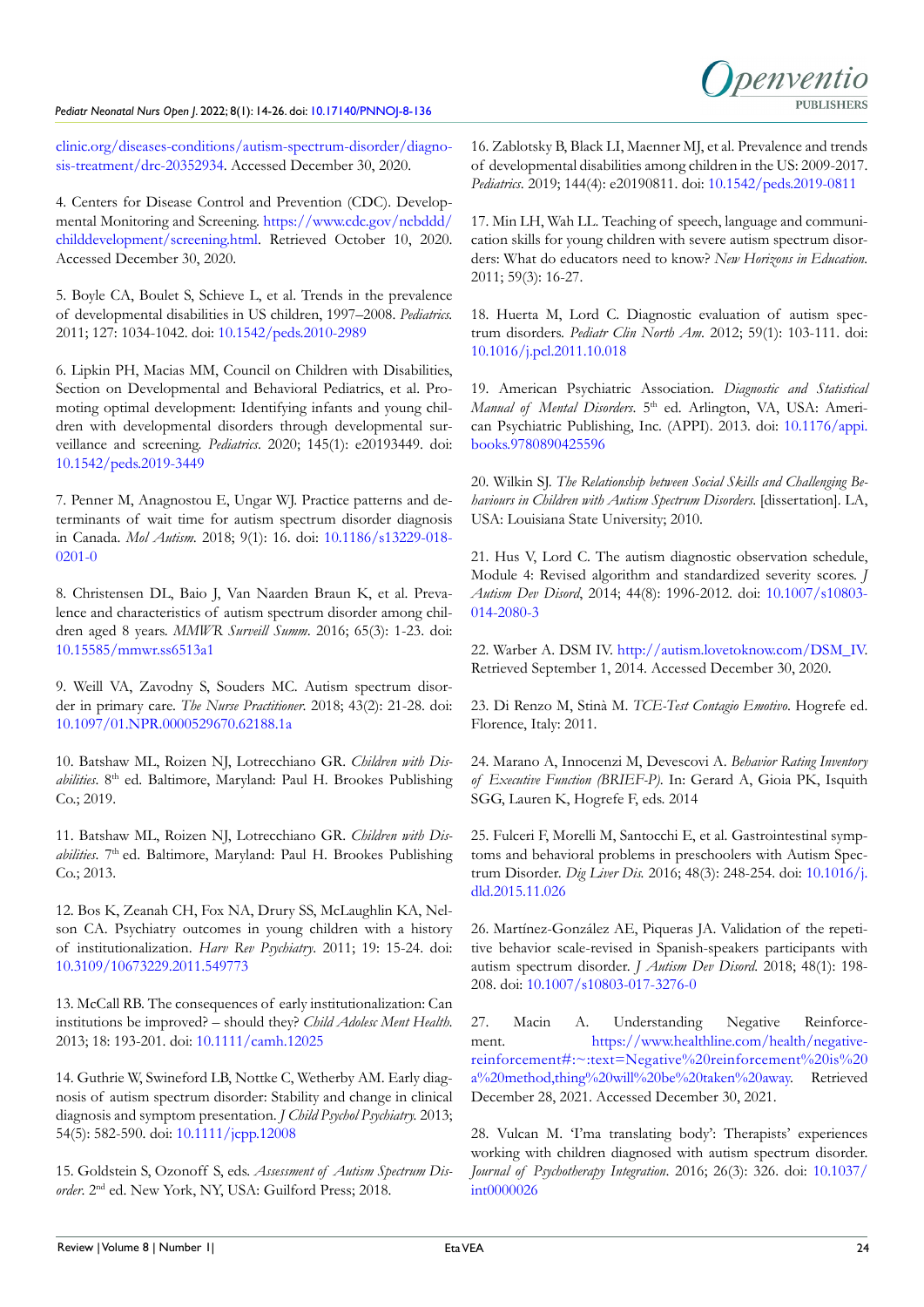

<span id="page-11-0"></span>29. Di Renzo M, Di Castelbianco FB, Vanadia E, Racinaro L, Rea M. The psychomotor profile in children with autistic spectrum disorders: Clinical assessments and implications for therapy. *Autism Open Access*. 2017; 7(3): 209-216. doi: [10.4172/2165-7890.1000209](http://doi.org/10.4172/2165-7890.1000209)

<span id="page-11-1"></span>30. Alvarez A. *The Thinking Heart: Three Levels of Psychoanalytic Therapy with Disturbed Children*. England, UK: Routledge; 2012. doi: [10.4324/9780203078358](http://doi.org/10.4324/9780203078358)

<span id="page-11-2"></span>31. Mattern J. A mixed-methods study of early intervention implementation in the commonwealth of pennsylvania: Supports, services, and policies for young children with developmental delays and disabilities. *Early Childhood Education Journal*. 2015; 43(1): 57-67. doi: [10.1007/s10643-014-0633-x](http://doi.org/10.1007/s10643-014-0633-x)

<span id="page-11-3"></span>32. Institute of Medicine (U.S.). *Psychological Testing in the Service of* 

*Disability Determination*. Washington, D.C., USA: National Academies Press; 2015.

<span id="page-11-4"></span>33. Hodgetts S, Zwaigenbaum L, Nicholas D. Profile and predictors of service needs for families of children with autism spectrum disorders. *Autism*. 2015; 19(6): 673-683. doi: [10.1177/1362361314543531](http://doi.org/10.1177/1362361314543531)

<span id="page-11-5"></span>34. DiRenzo M, Vanadia E, Petrillo M, et al. Developmental, emotional regulation, relationship and body-based intervention for children with autism spectrum disorders. [In: under review] *Journal of Early Intervention.* 2019

<span id="page-11-6"></span>35. Gardner MR, Giarelli E. *Nursing of Autism Spectrum Disorder : Evidence-Based Integrated Care Across the Lifespan*. New York, NY, USA: Springer Publishing Company; 2012.